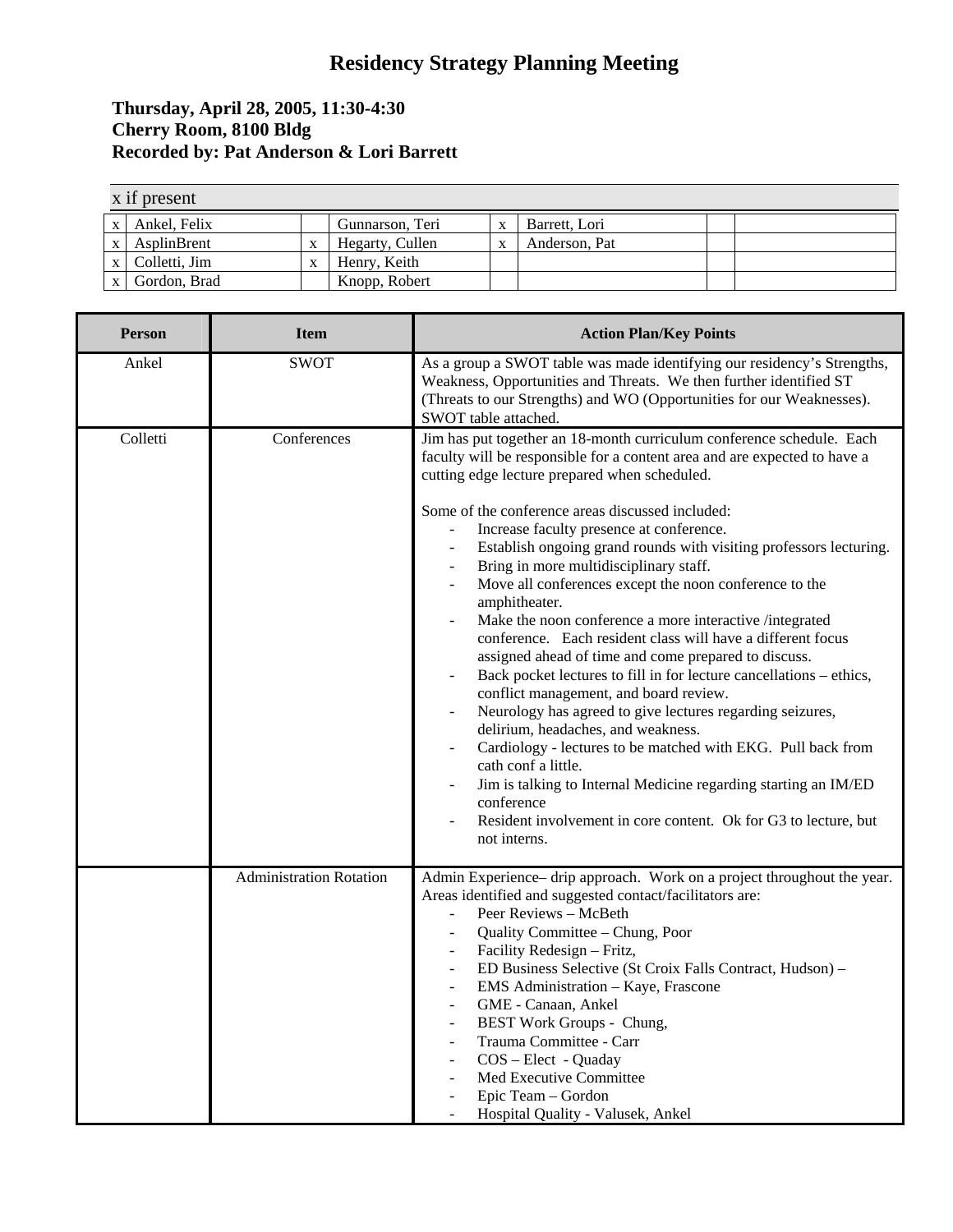| <b>Person</b> | <b>Item</b>                  | <b>Action Plan/Key Points</b>                                                                                                                                                                                                                                                                                                                                                                                                                                                                                                                                                                                                                                                                                                                                                                                                                                                                                                                                                                                                                                                                                                                                                                                                                      |
|---------------|------------------------------|----------------------------------------------------------------------------------------------------------------------------------------------------------------------------------------------------------------------------------------------------------------------------------------------------------------------------------------------------------------------------------------------------------------------------------------------------------------------------------------------------------------------------------------------------------------------------------------------------------------------------------------------------------------------------------------------------------------------------------------------------------------------------------------------------------------------------------------------------------------------------------------------------------------------------------------------------------------------------------------------------------------------------------------------------------------------------------------------------------------------------------------------------------------------------------------------------------------------------------------------------|
| Cullen        | <b>Residency Recruitment</b> | Discussed our current residency recruitment process and alternative<br>options. Areas of discussion included:<br>Materials that are given to applicants. Do we give too much<br>information? Should we continue to give the minutes of the<br>resident retreat, which contains negative information as well as<br>positive?<br>Interview days - look at interviewing 2 days per week instead of 3<br>with one of the days being Wednesday.<br>Include tour of Sim Center<br>Tailor interview more to applicant. If applicants have a specific<br>interest area, have them interview with coordinating appropriate<br>staff.<br>Focus on knowing applicant information (read application before<br>interview).<br>Post interview wrap up meeting at end of interview day with all<br>who had contact with the applicants.<br>Contact all applicants by letter after interview.<br>Add applicants' names to EMRes list.<br>Increase applicants from the coasts by being a national presence<br>through CORD, sending annual reports, presenting at national<br>meeting, etc.<br>Suggestion to give all applicants the Quality Chasm book<br>There will be an opportunity to discuss these ideas at our annual Pre-<br>interview meeting in the fall. |
| Ankel         | <b>RRC</b> Resident survey   | Seventy-four percent of our residents completed this survey. It was felt<br>that it is a correct reflection of the residency. Suggested including it in the<br>applicants' packet.                                                                                                                                                                                                                                                                                                                                                                                                                                                                                                                                                                                                                                                                                                                                                                                                                                                                                                                                                                                                                                                                 |
| Ankel         | <b>IOM/ACGME Matrix</b>      | Would like this to be a paradigm for our program                                                                                                                                                                                                                                                                                                                                                                                                                                                                                                                                                                                                                                                                                                                                                                                                                                                                                                                                                                                                                                                                                                                                                                                                   |
| $\rm JC$      | Evals                        | Talked about spreading out evals throughout the year for both residents and<br>staff $-$ doing 4 or 5 per month.                                                                                                                                                                                                                                                                                                                                                                                                                                                                                                                                                                                                                                                                                                                                                                                                                                                                                                                                                                                                                                                                                                                                   |
| Ankel         | IS                           | Information library - not a lot of resources behind it.<br>Video – still has some issues. Questioned if we should continue to do at<br>the same level? Planning on continuing what we are doing now. If it is<br>taken to next level, Brad Gordon does not have the time to support it.<br>Would like to move it up to IME and hospital.<br>New Innovations will be replacing E-Value as of July 1.                                                                                                                                                                                                                                                                                                                                                                                                                                                                                                                                                                                                                                                                                                                                                                                                                                                |
| Ankel         | Program - 2010               | Strive for:<br>Becoming a nationally known residency program.<br>Focus on excellence                                                                                                                                                                                                                                                                                                                                                                                                                                                                                                                                                                                                                                                                                                                                                                                                                                                                                                                                                                                                                                                                                                                                                               |